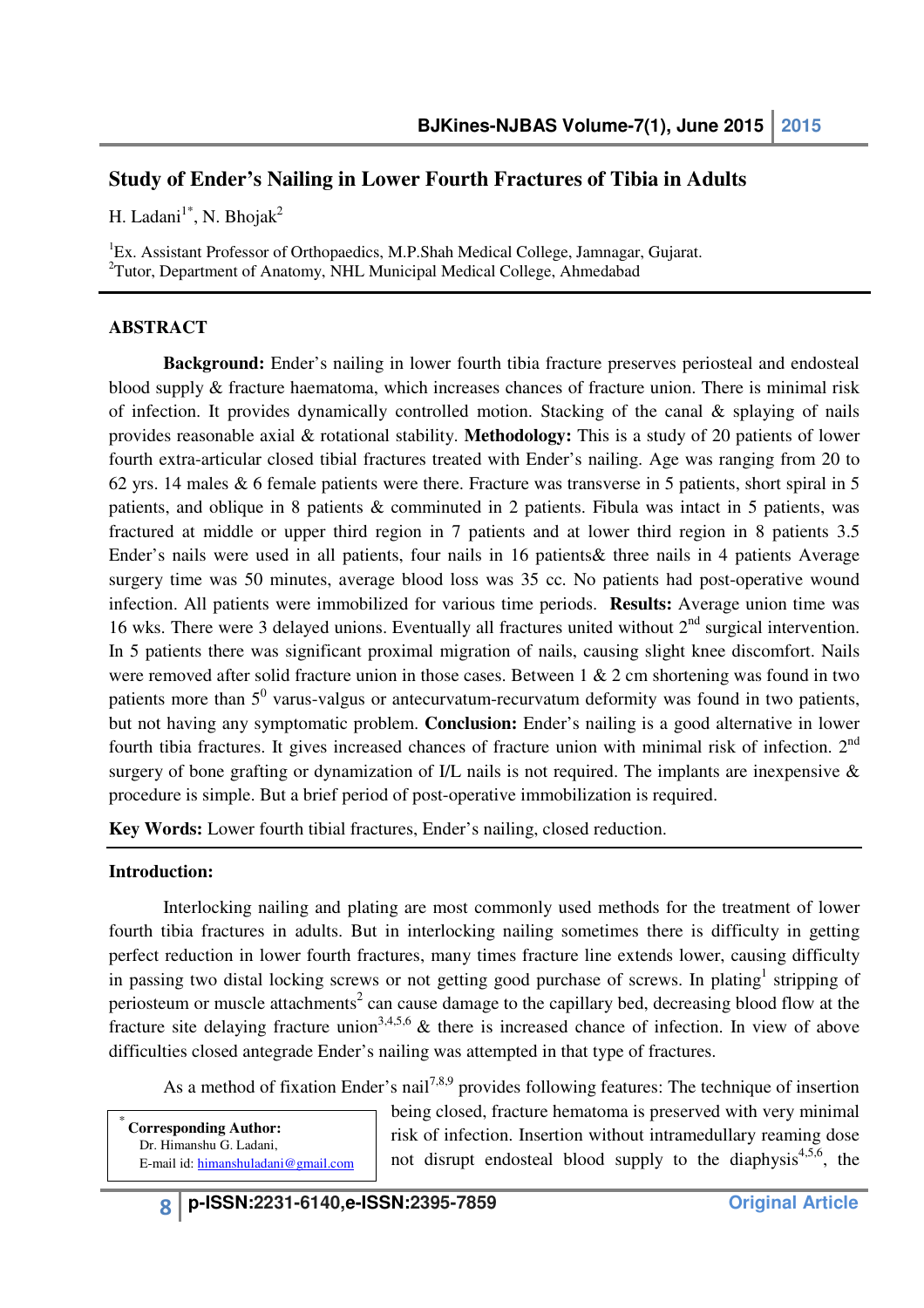flexible nails<sup>7</sup> provide dynamic controlled motion, which stimulates periosteal callus formation. Stacking of the canal provides axial stability and the three point fixation produced by each nail affords rotational control. The nails are load sharing implants. The implants are inexpensive, the instrumentation is simple and inventory small. The technique is relatively easy once mastered and provides a consistent swift fixation. Now I describe my experience with the use of Ender's nails in lower fourth extra-articular tibial fractures in adults.

### **Materials and Methods:**

This is a study of 20 patients of lower fourth extra-articular tibial fractures treated with Ender's nailing in adults. All were closed fractures. Age was ranging from 20 to 62 yrs., average age was 43 years. 20-30 yrs.- 2 patients,30-40 yrs.- 6 patients,40-50 yrs.-7 patients & 50-62 yrs.-5 patients were there. 14 males and 6 females were there.

Cause of fracture was Road traffic accident in 12 patients, fall from height in 4 patients and domestic fall in 4 patients 12 were right sided  $\&$  8 left sided fractures. Out of 20 patients one pt. was having ipsilateral undisplaced fracture medial malleolus, one was having same sided fracture Colle's, one same sided fracture of clavicle and one pt. was having opposite sided fracture  $2^{nd}$ &  $3^{rd}$  MT foot. Two patients were anemic, two with HT, one with IHD and one having DM.

Fracture was transverse in 5 patients, short spiral in 5 patients, oblique in 8 patients and comminuted in 2 patients. Fracture line (undisplaced) was extending near to subchondral region in 4 patients Fibula was intact in 5 patients, it was fractured at middle or upper third region in 7 pts and was fractured at lower third region in 8 patients On admission patients were given above knee slab, elevation & NSAID started till pt. investigated for surgery. Correct length of nail is measured from opposite leg, length is taken from the tip of tibial tuberosity to the tip of medial malleolus & subtract 2.5 cm or from the tip of tibial tuberosity to ankle joint line & subtract 1 cm from it.

Pt. is taken on fracture table, with calcaneal S.T. pin traction is given to achieve reduction. Nails are introduced in antegrade (proximal to distal) direction. First hole is made in the medial tibial condyle (sometimes lateral first) 2.5 cm distal to the articular surface. Entry point is confirmed with IITV. The owl is advanced into the proximal medullary canal. The nail is given slight bending at the tip & slight general bending ( less as compared to Ender's nailing in femur),then introduced into the proximal tibia, reduction checked under IITV and then the nail is introduced across the fracture site into the distal fragment under IITV guidance. At this stage the reduction may not be perfect but it gets corrected by rotating the nail at times, and at other times by introducing other nails. The nail is pushed up to subchondral region. The second nail is introduced similarly from lateral aspect. Further two (sometimes one) nails introduced one from each side. Proximal end of the nails must not protrude much from hole, otherwise later on with slight proximal migration it may cause problem at knee. We used 3.5 Ender's nails in all cases. Four nails in 16 patients and three nails in 4 patients. In all patients close procedure was done.

Total time taken for surgery was between 30 min. to 1 hour in 14 patients and between 1 and 1.5 hours in 6 patients, average being 50 minutes. Average blood loss was about 35 cc. No patients had post-operative wound infection. No patients had post-operative systemic or other local complications.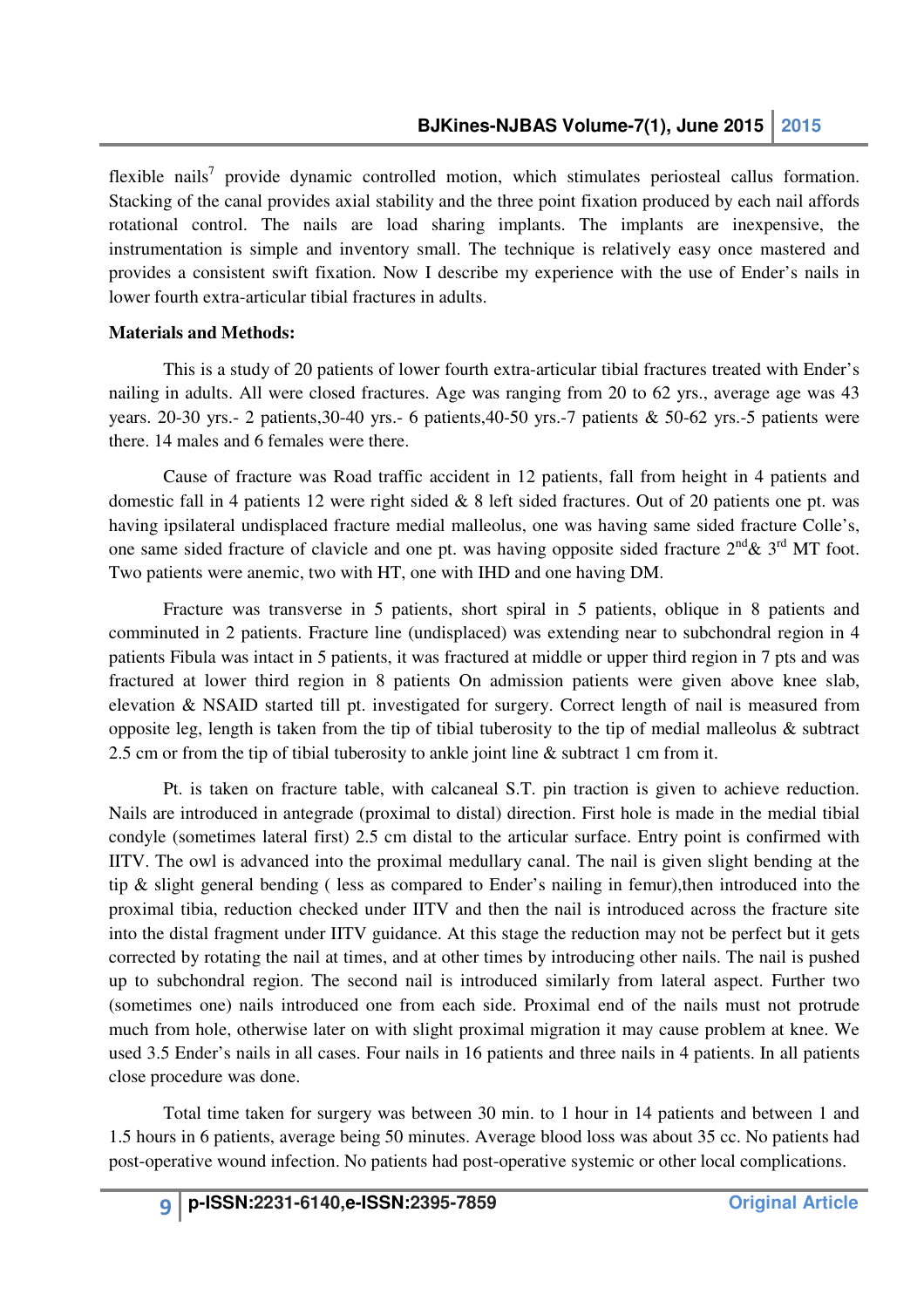In 5 patients where fibula was intact we continued above knee slab for 3 weeks, then started intermittent non wt. bearing mobilization, In all other cases we have given above knee plaster after stitch removal on  $11<sup>th</sup>$  post-operative day, which was continued up to 6 weeks. Post-operative (in comminuted fracture 8 weeks Post-operative). Partial wt. bearing was started at 6 weeks In 5 patients, 8 weeks in 8 patients, 10 weeks, in 5 patients & 12 weeks in 2 patients.

#### **Results:**

During follow-up, status of union, functional evaluation and complication if any were assessed in the following manner: **1**. Patients were asked about any subjective complains like pain, swelling, range of movements, loss of function, weight bearing etc. **2**. Movements of knee, ankle and foot were checked. 3. Standard antero-posterior and lateral X-rays were taken to assess the (We considered the fracture united when the callus had matured and the fracture line was obliterated in at least three quarters of the bone circumference.) **4**. Any complication like infection, implant failure in at least three quarters of the bone circumference.) **4**. Any complication like infection, implant failure in any form was checked. **5**. Clinically tenderness and abnormal movements at fracture site were checked. m was checked. 5. Clinically tenderness and abnormal movements at fracture site were<br>1.<br>Time taken for fracture union was between 10 to 14 weeks in 6 patients, between 14 to 20 status of union, functional evaluation and complication if any were assessed 1. Patients were asked about any subjective complains like pain, swelling, of function, weight bearing etc. 2. Movements of knee, ankle and foot

weeks in 11 patients and more than 20 weeks in 3 patients. All fractures united eventually without  $2^{nd}$ surgical intervention. Average union time was 16 weeks. There were 3 delayed unions. In 5 patients there were significant proximal migrations of nails causing slight discomfort at knee, but no one there were significant proximal migrations of nails causing slight discomfort at knee, but no one requiring any operative intervention before fracture union. In all those cases implants removed after solid fracture union occurred. In rest of the cases implants were kept in situ. No implant breakage solid fracture union occurred. In rest of the cases implants were kept in situ. No implant breakage<br>found in any cases. There was no wound infection found in any cases. At final follow-up no pain or swelling found in 18 patients, occasional in 2 patients.

There was significant restriction of knee movement in 5 patients in which nails were slightly backed out, but after implant removal in that cases knee movements improved, only one pt. was having some residual knee stiffness. Some restrictions of ankle movements were found in one pt. at final follow-up. Shortening up to 1 cm was found in 2 patients  $\&$  between 1 and 2 cm was found in 2 patients more than  $5^0$  varus-valgus or antecurvatum-recurvatum deformity was found in 2 patients, but were not causing symptomatic problem. No pt. had significant rotational deformity.

**Image 1** - AP & Lateral X-rays of Lower end of Tibia before Nailing



efore **Image 2**- AP & Lower end of Tibia after Nailing **Image 2-AP & Lateral X-rays of** 



 **Original Article**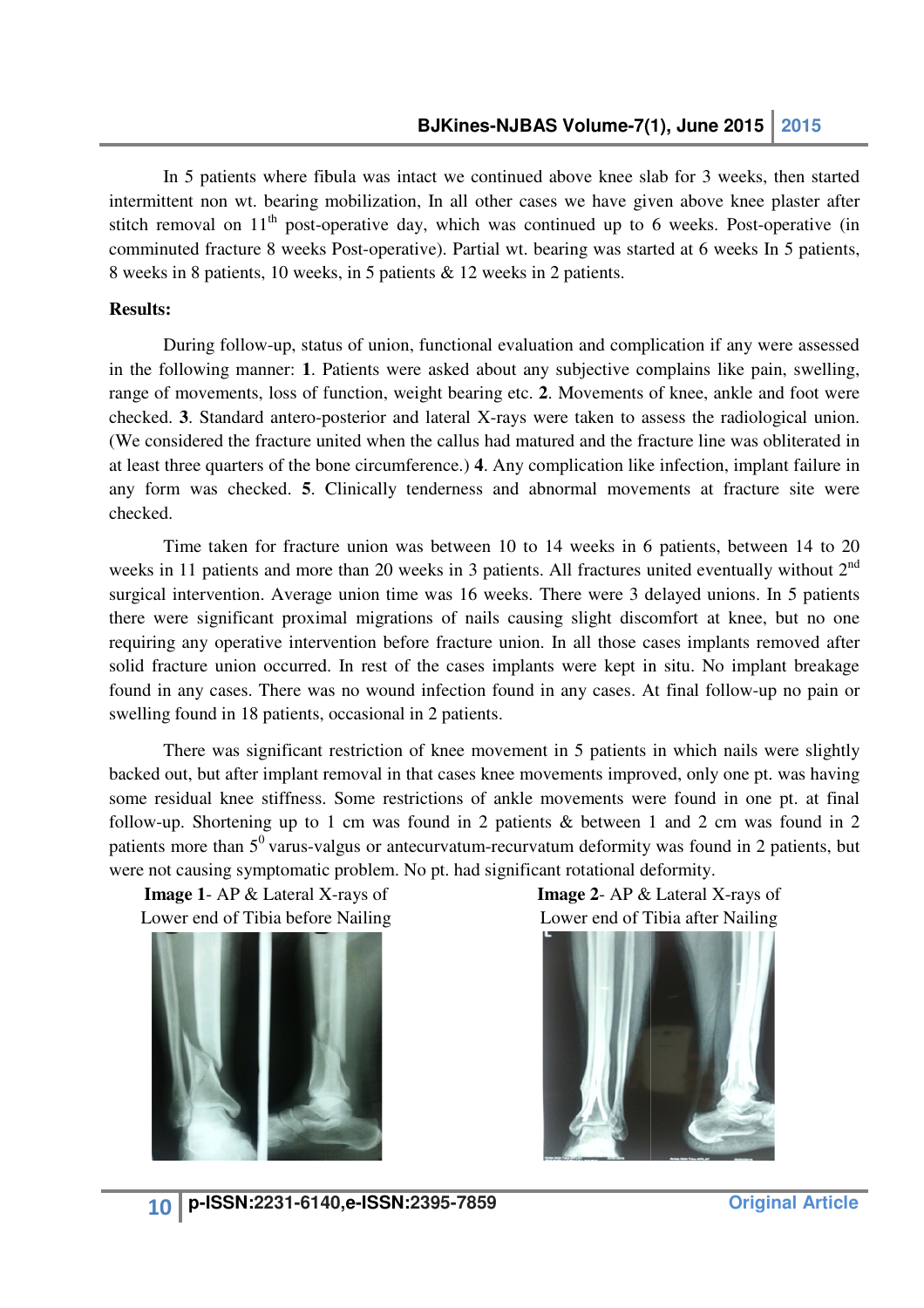#### **Discussion:**

Two distinct fracture patterns were there<sup>10</sup>. Direct bending forces produced simple transverse  $\&$ oblique tibial fractures with same level fibular fractures and no intra-articular extension. Torsional forces caused spiral fractures, usually with different level fibula fractures and many of those were having intra-articular extension.

According to literature<sup>10</sup> fibula is plated only if necessary for the stability of the ankle joint or if it is severely displaced along with intramedullary nailing of distal tibia fractures. Some investigators believe that plating same level fibula fractures helps prevent malalignment in distal tibial fractures treated with intramedullary nailing<sup>10</sup>. In our series of Ender's nailing we didn't fixed fibula, but we have immobilized limb with either plaster slab or cast for longer time period, as union time is more in lower fourth fractures. In our series in two patients who had more than 5\* deformity, had started weight bearing earlier in spite of instruction. In two patients who had more than 1 cm shortening, were having comminuted tibial fractures. One pt. who had residual knee stiffness was having OA knee. One patient who had residual ankle stiffness, had not followed physiotherapy instructions properly.

We used four (sometimes three ) 3.5 Ender's nails in all patients instead of two or three 4.5 nails, as they are easier to introduce & chances of splintering bone near fracture is less with them. It is also advocated to lock the nails by inserting 3.5 cortical screws from the eyes of the nails to reduce back-out of nails. We have no experience regarding that.

To achieve and maintain proper reduction of fracture & to reduce nail back-out, maximum possible number of nails should be inserted. Also subchondral placement & fanning the nails in different directions at lower ends is important for that. Nails should be inserted from both medial & lateral sides. To reduce knee irritation by backed out nails, entry should be minimum 2.5 cm distal to knee joint articular surface. Medial & lateral entry points must be at slightly different levels to minimize weakening of proximal tibial bone.

#### **Conclusion:**

According to our study, Ender's nailing is a good alternative in lower fourth tibia fractures. As it is closed procedure, there is minimal risk of infection. As fracture hematoma is not drained  $\&$ endosteal and periosteal blood supply is not disturbed, there is increased chances of fracture union. Second surgery of bone grafting or dynamization of I/L nail is not required. It gives dynamic controlled motion with reasonable axial  $\&$  rotational stability. The implants are inexpensive  $\&$ procedure is simple.

Patient's limb requires immobilization with either plaster slab or cast for longer time period. There are slightly increased chances of deformity or shortening of the limb, particularly when weight bearing started earlier. There is some knee discomfort in some patients, which requires implant removal after fracture unites. IITV is mandatory for this procedure.

#### **References:**

- 1. Russo VJ, Mears DC : Plate fixation of tibial shaft fractures, Orthopedics 1980 ; 5:433-40.
- 2. Edwards P.: Fracture of the shaft of the tibia, 492 consecutive cases in adults, importance of soft tissue injury, Acta. Orthop. Scand., 1965 ; suppl. 76.